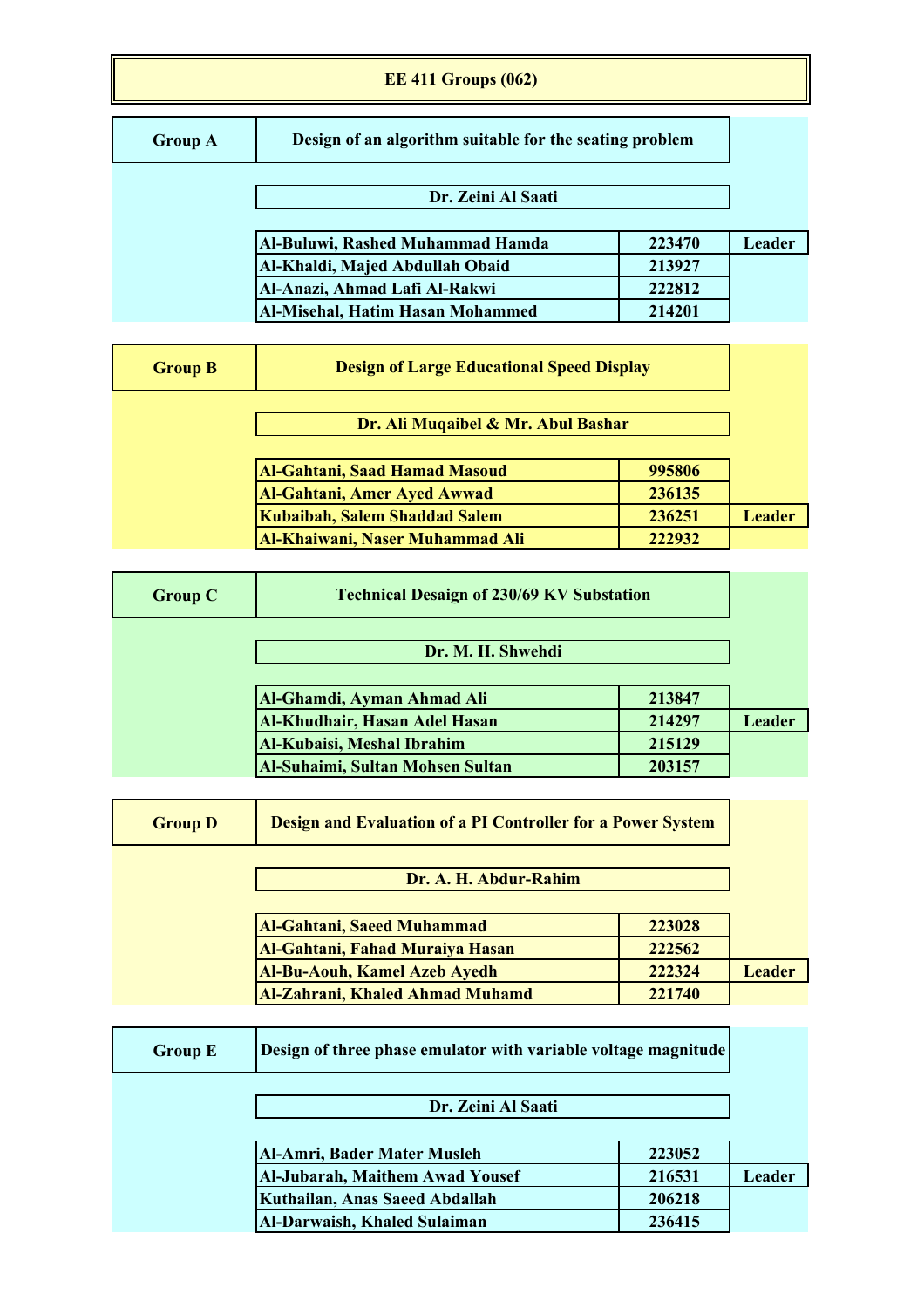| <b>Design of Motor Soft Starter LABVIEW Harmonic Analyzer</b><br><b>Group F</b> |                                              |        |               |
|---------------------------------------------------------------------------------|----------------------------------------------|--------|---------------|
|                                                                                 | Dr. Chokri Belhaj Ahmed and Dr Sami EL-Ferik |        |               |
|                                                                                 | Al-Otaibi, Hathal Safar Abdullah             | 227812 | <b>Leader</b> |
|                                                                                 | <b>Al-Ghamdi, Nedhal Saad Saeed</b>          | 227350 |               |
|                                                                                 | Al-Sukairi, Ali Isa Abdallah                 | 207940 |               |

| <b>Group G</b>                                   | Design and implementation of a simple Direction Finding<br><b>System</b> |                  |               |
|--------------------------------------------------|--------------------------------------------------------------------------|------------------|---------------|
| Dr. Saad Al-Shahrani & Dr. Muhammad Abuelma'atti |                                                                          |                  |               |
|                                                  | Al-Baz, Abdullah Abdul-Aziz Nase<br>Al-Gahtani, Salem Abdallah Muham     | 212019<br>222906 |               |
|                                                  | Al-Gabba, Faris Abdallah Saud                                            | 221830           | <b>Leader</b> |
|                                                  | Al-Hanahi, Muhammad Said Ali                                             | 227460           |               |

| <b>Monitoring &amp; Controlling the Power Factor for 3f-Induction</b><br><b>Group H</b><br><b>Motor Using Labview</b> |                                         |        |               |
|-----------------------------------------------------------------------------------------------------------------------|-----------------------------------------|--------|---------------|
| Dr. Mahmoud Kassas & Mr. Noman Tasadduq                                                                               |                                         |        |               |
|                                                                                                                       | Asiri, Mazen Muhammad Yahya             | 222450 | <b>Leader</b> |
|                                                                                                                       | <b>Al-Ahmmad, Uthman Sultan Abdulla</b> | 995826 |               |
|                                                                                                                       | Al-Gahtani, Ali Ayedh Ali               | 223706 |               |
|                                                                                                                       | <b>Al-Shangiti, Ahmad Hasan</b>         | 213659 |               |

| <b>Group I</b> | Design of digital compass        |        |        |
|----------------|----------------------------------|--------|--------|
|                | Dr. Munir Al-Absi                |        |        |
|                | Al-Saeedi, Ali Husain Salman     | 222078 | Leader |
|                | Ayesh, Hasan Ahmad Hasan         | 222684 |        |
|                | Al-Auwami, Ahmad Taher Husain    | 236529 |        |
|                | Al-Haddad, Abdul-Azeem Ali Baqer | 214923 |        |

| <b>Group J</b> | Design of a microwave low pass filter using planar microstrip<br>line |        |               |
|----------------|-----------------------------------------------------------------------|--------|---------------|
|                | Dr. Essam E. Hassan and Dr. Hassan Ragheb                             |        |               |
|                | <b>Al-Humaid, Saleh Hamad Abul-Aziz</b>                               | 221874 | <b>Leader</b> |
|                | <b>Al-Battati, Yaser Khaled Ahmad</b>                                 | 223670 |               |
|                | Al-Nayeem, Malik Abdul-Rahman                                         | 222170 |               |
|                | Al-Obaid, Yazid Abdul-Aziz Abdal                                      | 224730 |               |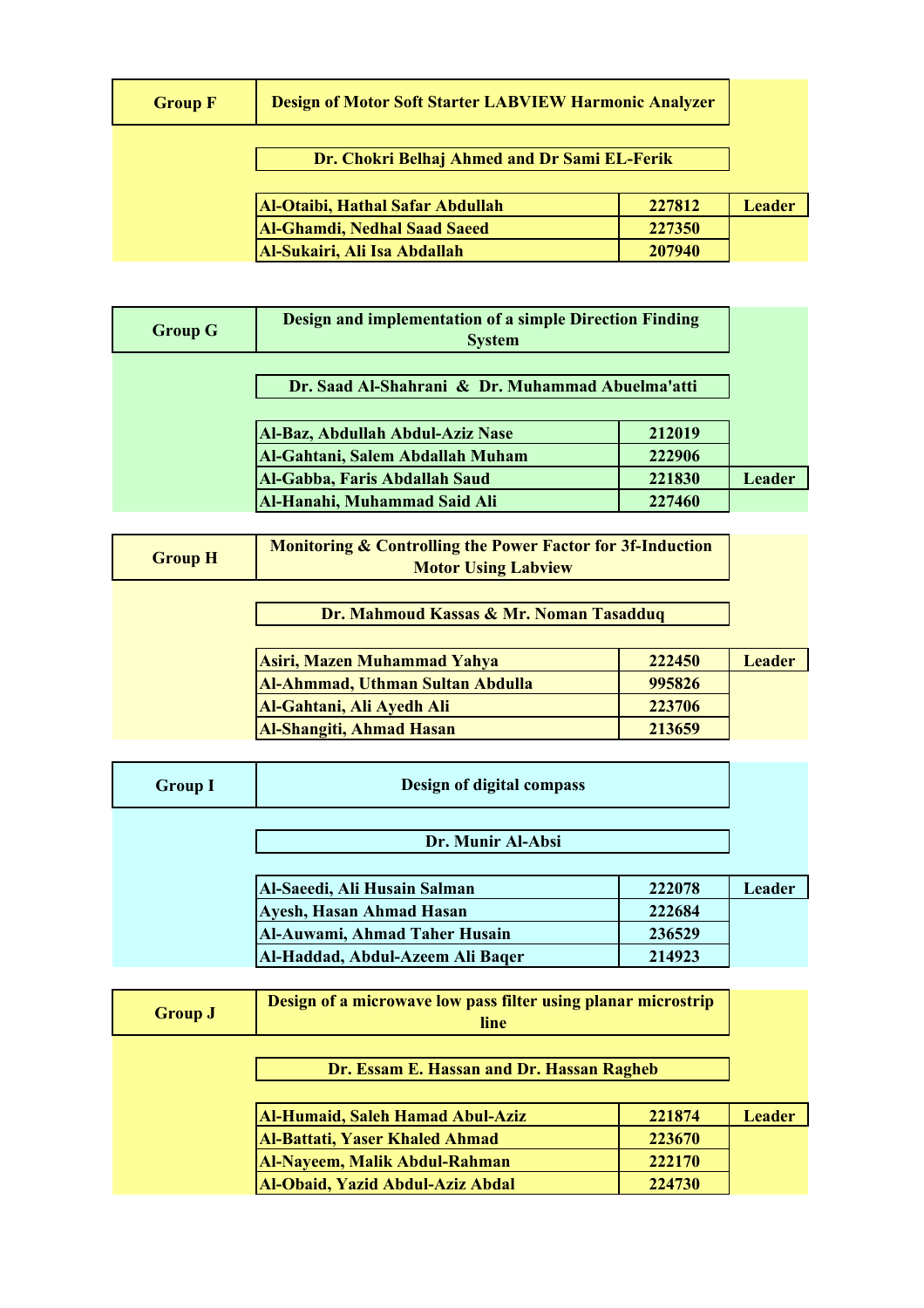|  | <b>Group K</b> |  |
|--|----------------|--|
|--|----------------|--|

#### **Design of shorted patch antennas**

#### **Dr. Sheikh Sharif Iqbal and Dr. Mohammad A Alsunaidi**

| <b>Al-Dulaijan, Yaser Abdul-Samad</b>   | 223148 | Leader |
|-----------------------------------------|--------|--------|
| <b>Al-Mustadi, Emad Muhammad Saleh</b>  | 222396 |        |
| <b>Al-Huwaifi, Muhammad Saud Duwaih</b> | 984825 |        |

**Group L Microwave Waveguide Design for Measuring Electrical Characteristics of Local Ground**

**Dr. Hassan Ragheb & Dr. Essam Hassan**

| <b>Al-Anazi, Abdul-Aziz Furreh</b>     | 224286 | <b>Leader</b> |
|----------------------------------------|--------|---------------|
| Al-Anazi, Abdullah Saleh Obaid         | 225708 |               |
| <b>Al-Anazi, Awad Alaiwi Kurair</b>    | 215209 |               |
| <b>Al-Anazi, Muhaidi Saleh Muhaidi</b> | 215265 |               |

| Design of Low and Medium Voltage Distribution Network For<br><b>Group M</b><br><b>Industrial Plant</b> |                                  |        |        |
|--------------------------------------------------------------------------------------------------------|----------------------------------|--------|--------|
|                                                                                                        | Dr. A. Mantawy                   |        |        |
|                                                                                                        | Al-Hajji, Wadhah Abdul-Rahman    | 212475 | Leader |
|                                                                                                        | Al-Quraishi, Walled Saif         | 212567 |        |
|                                                                                                        | Al-Omar, Khalid Abdullah Ibrahim | 211805 |        |
|                                                                                                        | Al-Faer, Turki Salah Ali         | 224512 |        |

| <b>Group N</b> | <b>Compound document image parsing</b> |        |               |
|----------------|----------------------------------------|--------|---------------|
|                | Dr. A. Zidouri                         |        |               |
|                | Al-Shahrani, Fadhel Muhammad           | 224628 | <b>Leader</b> |
|                | <b>Al-Anazi, Fahd Saud Jazza</b>       | 223652 |               |
|                | Al-Sufyani, Muhammad Abdul-Rahma       | 226372 |               |
|                | Al-Zunaidi, Tahnoon Abdallah           | 224316 |               |

| <b>Group O</b> | <b>Design and Implementation of a Secure Wireless LAN</b> |        |               |
|----------------|-----------------------------------------------------------|--------|---------------|
|                | Dr. Adnan Andalusi, Mr. Ahmar Shafi, Mr. Ajmal Khan       |        |               |
|                | Kayyal, Muhammad Tariq Abdul-Rah                          | 221810 | <b>Leader</b> |
|                | <b>Al-Shareef, Tariq Taher Ali</b>                        | 223250 |               |
|                | Saber, Rami Adnan Abdul-Aziz                              | 223564 |               |
|                | <b>Kamel, Ahmad Hassan Abdullah</b>                       | 208470 |               |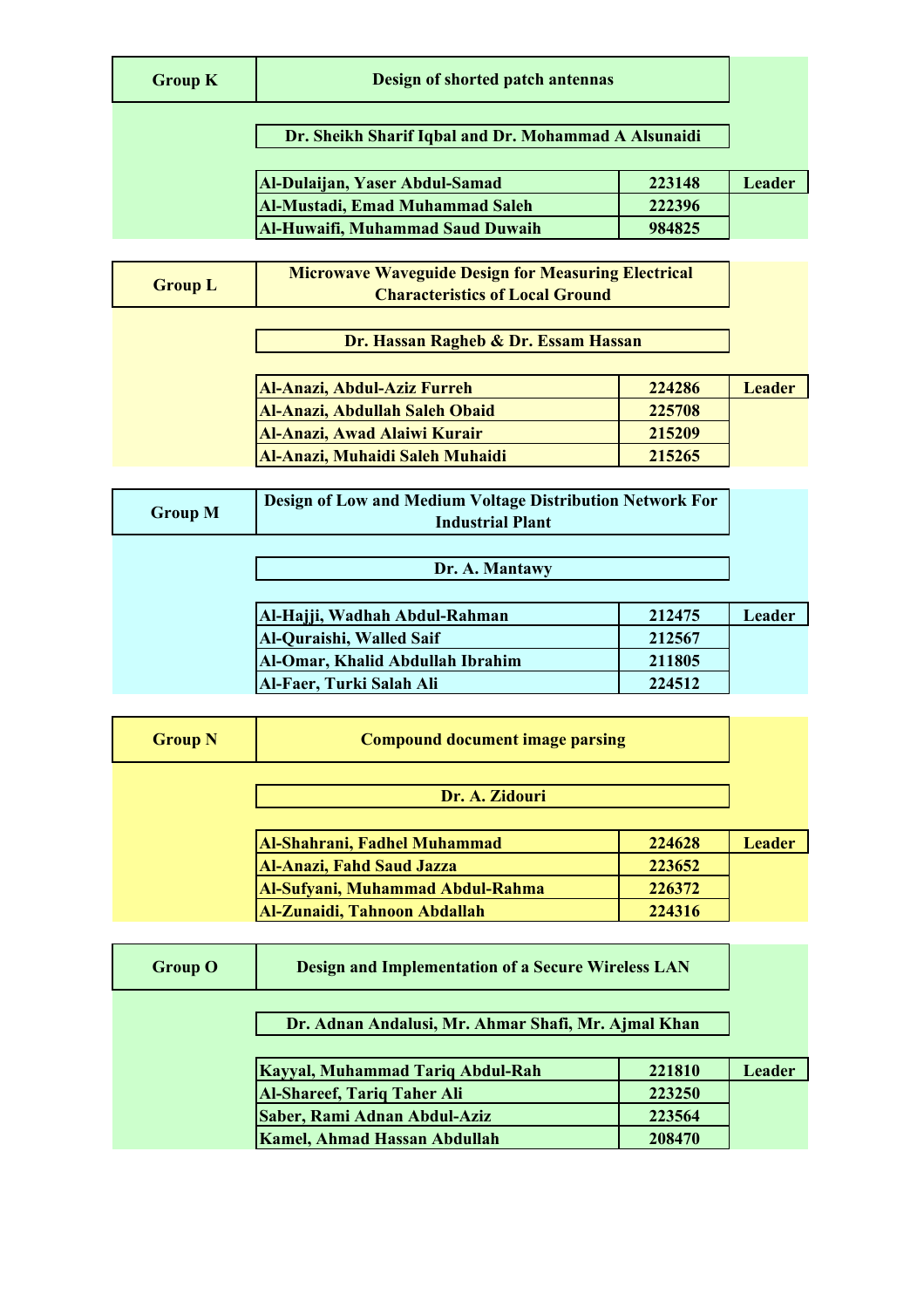| <b>Group P</b>                                 | <b>Design of Electronic Nursing for Medicine Dosage Control</b><br><b>Using Microcontroller</b> |        |               |
|------------------------------------------------|-------------------------------------------------------------------------------------------------|--------|---------------|
| Dr. Hussain Alzaher and Mr. Ahmad AbuAlHussain |                                                                                                 |        |               |
|                                                | Al-Dhahi, Muneer Jafar Abdallah                                                                 | 225024 | <b>Leader</b> |
|                                                | Al-Hajji-Muhammad, Ali Abdul-Lat                                                                | 223210 |               |
|                                                | <b>Al-Qasim, Basem Abdallah Ali</b>                                                             | 222418 |               |
|                                                | <b>Al-Khamees, Adel Ahmad Muhammad</b>                                                          | 224836 |               |
|                                                |                                                                                                 |        |               |
| <b>Group Q</b>                                 | Design of Low and Medium Voltage Distribution Network For<br><b>Industrial Plant</b>            |        |               |
| Dr. A. Mantawy                                 |                                                                                                 |        |               |

| Al-Hudaifah, Abdul-Aziz Abdullah | 216791 |        |
|----------------------------------|--------|--------|
| Al-Garni, Muraie Saad Muhammad   | 224862 | Leader |
| Al-Garni, Abdul-Raheem Ayedh     | 221860 |        |
| Al-Garni, Abdallah Muhammad Ali  | 222850 |        |

| <b>Group R</b> | <b>Power System Stabilizer Design</b>  |        |               |
|----------------|----------------------------------------|--------|---------------|
|                | Dr. M. A. Abido                        |        |               |
|                | Al-Shehri, Adel Shafi Muferrah         | 224652 |               |
|                | Al-Dosari, Abdul-Salam Muhammad        | 222986 |               |
|                | <b>Al-Dosari, Bander Marzooq Faleh</b> | 222430 | <b>Leader</b> |
|                | Al-Gahtani, Abdul-Aziz Muhammad        | 224838 |               |

| <b>Group S</b>                                                 | <b>Controlling home appliences using wireless devices</b> |        |               |
|----------------------------------------------------------------|-----------------------------------------------------------|--------|---------------|
| Dr. Sheikh Sharif Iqbal, Dr. T.Y. Al-Naffouri and Dr. Y.S. Al- |                                                           |        |               |
|                                                                | Al-Amoudi, Muhammad Mohsin                                | 225802 | <b>Leader</b> |
|                                                                | Hannawi, Amjad Bakr Darweesh                              | 212929 |               |
|                                                                | Al-Khaldi, Abdul-Aziz Muhammad                            | 225240 |               |
|                                                                | Al-Barahim, Abdallah Muhammad                             | 224782 |               |

| <b>Group T</b> | <b>DTMF Remote controller for smart homes</b> |        |               |
|----------------|-----------------------------------------------|--------|---------------|
|                | Dr. Samir Al-Ghadhban, Dr. Yahya Al-Harthi    |        |               |
|                | Halwani, Muhammad Abdul-Qader                 | 225782 | <b>Leader</b> |
|                | Ali, Mustafa Mahmoud Ahmad                    | 226732 |               |
|                | <b>Al-Shareef, Ahmad Fouad Ahmad</b>          | 223598 |               |
|                | Jalal, Muhannad Shaker Abdallah               | 223818 |               |